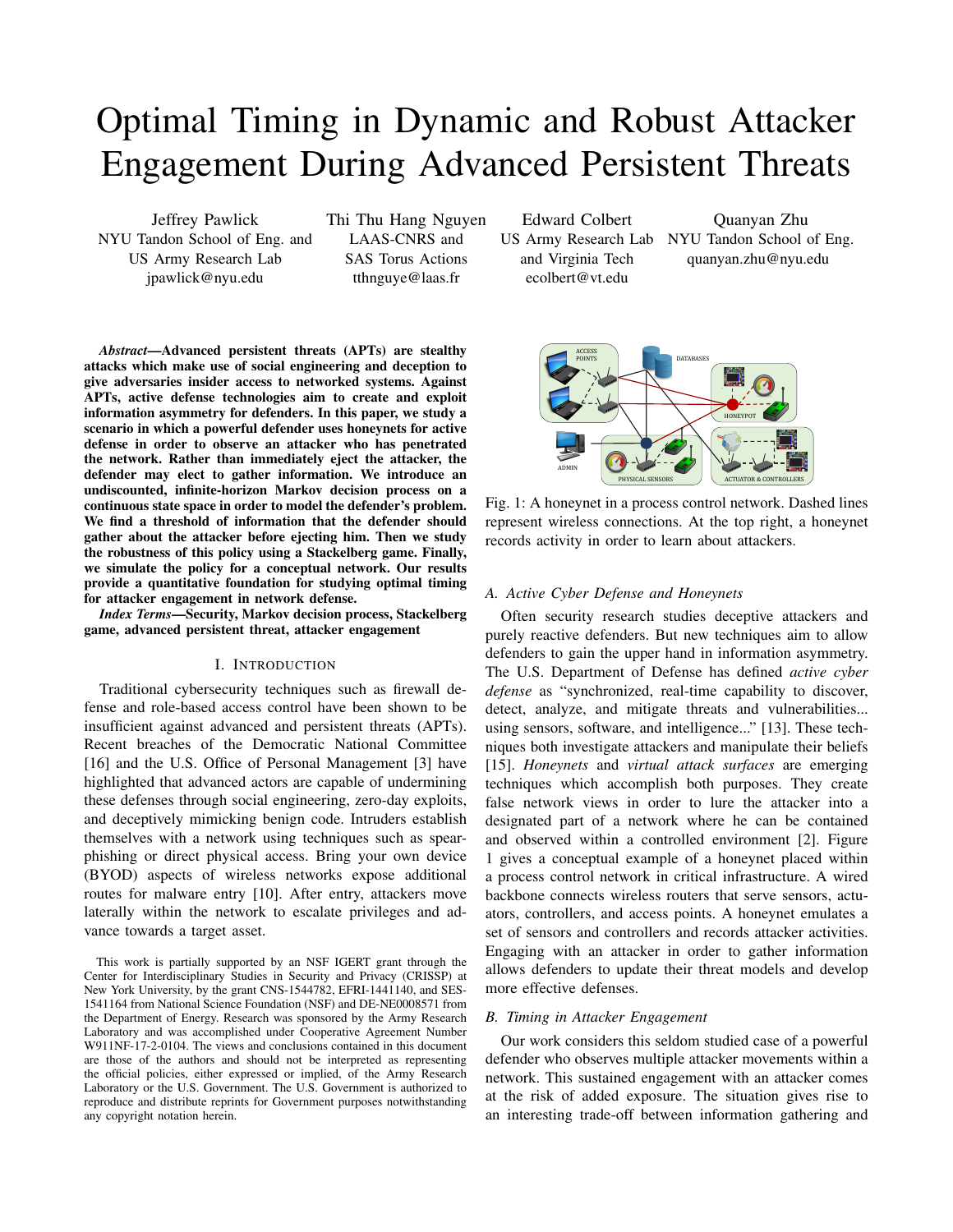short-term security. How long should administrators allow an attacker to remain in a honeypot before ejecting the attacker? How long should they attempt to lure an attacker from an operational system to a honeypot? Our abstracts away from network topology or protocol in order to focus exclusively on these questions of timing in attacker engagement.

## *C. Contributions*

We make the following principle contributions:

- 1) We introduce an undiscounted, infinite-horizon Markov decision process (MDP) on a continuous state space to model attacker movement constrained by a defender who can eject the attacker from the network at any time, or allow him to remain in the network in order to gather information.
- 2) We analytically obtain the value function and optimal policy for the defender, and verify these numerically.
- 3) These results obtain closed-form conditions under which it is optimal to retain an attacker in the network.
- 4) To test the robustness of the optimal policy, we develop a zero-sum, Stackelberg game model in which the attacker leads by choosing a parameter of the game. We obtain a worst-case bound on the defender's utility.
- 5) We use simulations to illustrate the optimal policy for a conceptual network.

## *D. Related Work*

Game theory and decision theory are often used to study cybersecurity [20], [19], [11], [8] due to its adversarial nature. In particular, game-theoretic design of honeypot deployment has been an active research area. Signaling games are used to model attacker beliefs about honeypots in [5], [14]. Honeynet deployment from a network point of view is systematized in [2]. Ref. [12] develops a model for lateral movements and formulates a game by which an automated defense agent protects a network asset. Durkota et al. model dynamic attacker engagement using attack graphs and a MDP [6]. Zhuang et al. study security investment and deception using a multiple round signaling game [21]. Our work fits within the context of these papers, but we focus on questions of timing. Reference [7] studies the belief of the attacker, and suggests that the attacker should be ejected when he becomes suspicious that he may be in a honeypot. This is a useful complement to the present work. Finally, this paper fits within the general category of optimal stopping problems. Optimal stopping problems with a finite horizon can be solved directly by dynamic programming, but our problem has an infinite horizon (and is undiscounted).

## II. PROBLEM FORMULATION

A discrete-time, continuous state MDP can be summarized by the tuple  $\langle X, A, \mu, q \rangle$ , where X is the continuous state space, A is the set of actions,  $\mu : \mathbb{X} \times \mathbb{A} \to \mathbb{R}$  is the reward function, and  $q : \mathbb{X} \times \mathbb{A} \times \mathbb{X} \to \mathbb{R}_+$  is the transition kernel. In this section, we describe each of the elements of  $\langle X, \mathbb{A}, \mu, q \rangle$ .



Fig. 2: A moves throughout a network between honeypots H and normal systems  $N$ .  $D$  can earn a total of  $U^0$  utility for investigating  $A$ . When  $A$  is in a honeypot,  $D$  learns and the residual utility for future investigation decreases. Near  $U^i$  = 0, the risk of exposure outweighs the benefit of surveillance, and D ejects A at stage  $i = 4$  (in this example).

#### *A. State Space* X

An attacker A moves throughout a network containing two types of systems  $S$ : honeypots  $H$  and normal systems  $N$ . At any time, a network defender  $D$  can eject  $A$  from the network. L denotes having left the network. Together, we have  $S \in \mathbb{S} \triangleq \{H, N, L\}.$ 

Let  $i \in {0, 1, 2, \ldots}$  denote the discrete *stage* of the game, *i.e.*, i indicates the order of the systems visited. D observes the types  $S^i$  of the systems that A visits. The attacker, on the other hand, does not know the system types.

We assume that there is a maximum amount of information that D can learn from investigating A. Let  $U^0$  denote the corresponding utility that D receives for this information. At stage  $i \in [0,1,2,\ldots]$  let  $U^i \in \mathbb{U} \triangleq [0,U^0]$  denote the *residual utility*<sup>1</sup> available to  $D$  for investigating  $A$ . For instance, at  $i = 5$ , D may have recorded the attacker's time of infiltration, malware type and operating system, but not yet any privilege escalation attempts, which could reveal the attacker's objective. In that case,  $D$  may estimate that  $U^5 \approx 0.6U^0$ , *i.e.*, *D* has learned approximately 60% of all possible information<sup>2</sup> about  $A$ .

D should use  $U^i$  together with  $S^i$  to form his policy. For instance, with  $U^5 \approx 0.6U^0$ , D may allow A to remain in a honeypot  $S^5 = H$ . But after observing a privilege escalation attempt, with  $U^6 \approx 0.8U^0$ , D may eject A from  $S^6 = H$ , since there is little more to be learned about him. Therefore,  $U^i$  and  $S^i$  are both states. The full state space is  $\mathbb{X} = \mathbb{U} \times \mathbb{S}$ . Figure 2 summarizes the interaction.

## *B. One-Stage Actions* A

Let  $\aleph_0$  denote the cardinality of the set of natural numbers and  $\mathbb{R}_+$  denote the set of non-negative real numbers. Then

<sup>&</sup>lt;sup>1</sup>Quantification of control- and game-theoretic utility parameters (such as  $U^0$ ) is never exact, and requires substantial effort. In this scenario, D must first judge what type of attacker he is facing. If it is a simple, brute-force botnet scan,  $U^0$  will be low, while if it is a complex, targeted attack coming from a state actor,  $U^0$  will be high.

<sup>&</sup>lt;sup>2</sup>Here  $D$  must specify the pieces of information that he hopes to learn about A, as well as their relative values.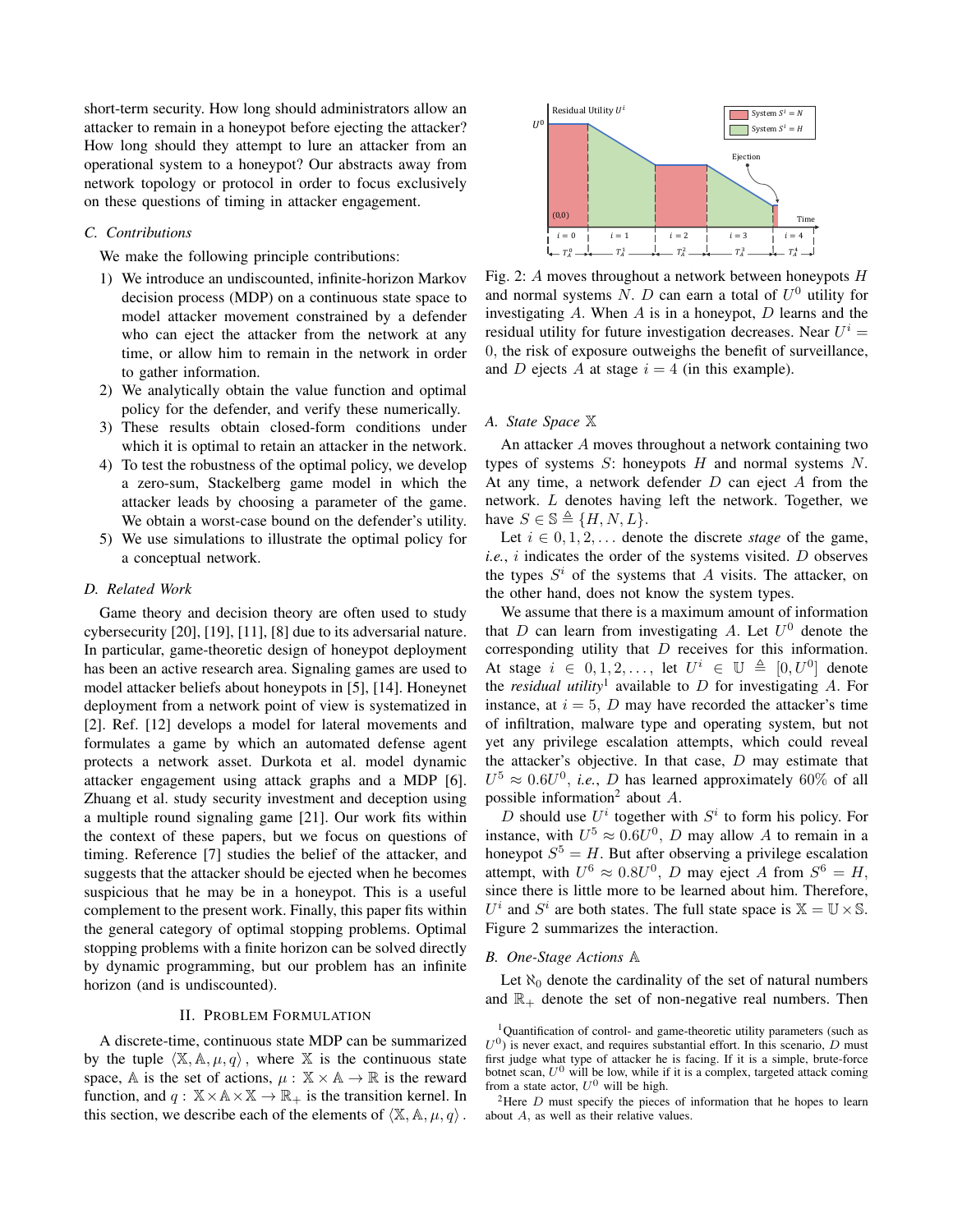define  $T_D = \{T_D^0, T_D^1, T_D^2, \ldots\} \in \mathbb{R}_+^{\aleph_0}$  such that  $T_D^i$  denotes the time that  $D$  plans to wait at stage  $i$  before ejecting  $A$ from the network. The single-stage action of  $D$  is to choose  $T_D^i \in \mathbb{A} = \mathbb{R}_+.$ 

## *C. Reward Function* µ

To formulate the reward, we also need to define  $T_A =$  ${T_A^0, T_A^1, T_A^2,...} \in \mathbb{R}_+^{\aleph_0}$ . For each  $i \in {0,1,2,..., T_A^i}$ denotes the duration of time that A plans to wait at stage i before changing to a new system.

Let  $C_N < 0$  denote the average cost per unit time that D incurs while  $A$  resides in normal systems<sup>3</sup>. This cost may be estimated by a sum of the costs  $\phi_j^m < 0$  per unit time of each known vulnerability  $j \in 1, 2, \ldots, J-1$  on each the systems  $m \in 1, 2, \ldots, M$  in the network, weighted by the likelihoods  $\rho_j^m \in [0,1]$  that A exploits the vulnerability. This data can be obtained from the National Vulnerabilities Database [1]. Of course, D may not be aware of some system vulnerabilities. Let  $\phi_J^m$  denote an estimate of damage that could be caused by an unknown vulnerability J on each system  $m \in 1, 2, \ldots, M$ , and let  $\rho_J^m$  denote a heuristic likelihood that A can exploit the vulnerability<sup>4</sup>.

$$
C_N = \frac{1}{M} \sum_{m=1}^{M} C_N^m = \frac{1}{M} \sum_{m=1}^{M} \sum_{j=1}^{J} \rho_j^m \phi_j^m.
$$

Let  $C_H \leq 0$  denote a cost that D pays to maintain A in a honeypot. This cost could represent the expense of hiring personnel to monitor the honeypot, the expense of redeployment, or the loss of informational advantage from A reconnoitering the honeypot. Let  $\mathbb{R}_{++}$  denote the set of strictly positive real numbers. Finally, let  $v \in \mathbb{R}_{++}$  denote the utility per unit time that  $D$  gains from learning about A while he is in honeypots. We assume that  $v > -C_H$ , *i.e.*, that the benefit per unit time from observing  $A$  in a honeypot exceeds the cost.

Define the function  $\mu : \mathbb{U} \times \mathbb{S} \times \mathbb{R}_+ \to \mathbb{R}$  such that  $\mu(U^i, S^i, T^i_D | T^i_A)$  gives the one-stage reward to D if the residual utility is  $U^i$ , A is in system  $S^i$ , A waits for  $T_A^i$ before moving, and D waits for  $T_D^i$  before ejecting A. Let  $T^i \triangleq \min(T_A^i, T_D^i)$  denote the time for which A remains at system  $S<sup>i</sup>$  before moving or being ejected. Also let  $1\{P\}$  be the indicator function which returns  $1$  if it the statement  $P$ is true. We have  $\mu(U^i, S^i, T^i_D | T^i_A) =$ 

$$
\mathbf{1}{S = N}C_N T^i + \mathbf{1}{S = H} \left( \min \left( T^i v, U^i \right) + C_H T^i \right).
$$

# *D. Transition Kernel* q

Let  $\mathbb{R}_+$  denote the set of non-negative real numbers. For stage  $i \in {0, 1, 2, \ldots,$  and given attacker and defender move times  $T_A^i$  and  $T_D^i$ , respectively, define the transition kernel  $q: \mathbb{U} \times \mathbb{S} \times \mathbb{R}_+ \times \mathbb{U} \times \mathbb{S} \to \mathbb{R}_+$  such that, for all residual utilities  $U^i \in \mathbb{U}$  and system types  $S^i \in \mathbb{S}$ 

$$
\int_{U^{i+1}\in\mathbb{U}}\int_{S^{i+1}\in\mathbb{S}}q\left(U^{i+1},S^{i+1},T_D^i,U^i,S^i\,|\,T_A^i\right)=1,
$$

where  $U^{i+1}$  and  $S^{i+1}$  denote the residual utility and system type, respectively, at the next stage.

Let  $p \in [0, 1]$  denote the fraction of normal systems in the network<sup>5</sup>. For a real number y, let  $\delta(y)$  be the Dirac delta function. For brevity, let  $\Phi(U^i, T) \triangleq \max\{U^i - vT, 0\}$ . If  $T_A^i > T_D^i$ , then D ejects A from the system, and we have  $q(U^{i+1}, S^{i+1}, T_D^i, U^i, S^i | T_A^i) =$ 

$$
\begin{aligned} \mathbf{1} \left\{ S^i = L \cap S^{i+1} = L \right\} \delta \left( U^{i+1} - U^i \right) + \\ \mathbf{1} \left\{ S^i = N \cap S^{i+1} = L \right\} \delta \left( U^{i+1} - U^i \right) + \\ \mathbf{1} \left\{ S^i = H \cap S^{i+1} = L \right\} \delta \left( U^{i+1} - \Phi(U^i, T_D^i) \right). \end{aligned} \tag{1}
$$

If  $T_A^i \leq T_B^i$ , then A changes systems, and we have  $q\left(U^{i+1},S^{i+1},T_{D}^{i},U^{i},S^{i} | T_{A}^{i}\right) =$ 

$$
p\mathbf{1}\left\{S^{i} = N \cap S^{i+1} = N\right\}\delta\left(U^{i+1} - U^{i}\right) +
$$
\n
$$
(1-p)\mathbf{1}\left\{S^{i} = N \cap S^{i+1} = H\right\}\delta\left(U^{i+1} - U^{i}\right) +
$$
\n
$$
p\mathbf{1}\left\{S^{i} = H \cap S^{i+1} = N\right\}\delta\left(U^{i+1} - \Phi(U^{i}, T_{A}^{i})\right) +
$$
\n
$$
(1-p)\mathbf{1}\left\{S^{i} = H \cap S^{i+1} = H\right\}\delta\left(U^{i+1} - \Phi(U^{i}, T_{A}^{i})\right).
$$
\n(2)

The equations can be understood by considering an example. If  $T_A^i \leq T_D^i$  and A is currently in a honeypot, then Eq. (2) shows that the remaining utility will be  $\delta\left(U^{i+1}-\Phi(U^i,T^i_A)\right)$ . There is p probability that the next system is N, and  $(1 - p)$  that it is H.

#### *E. Infinite-Horizon, Undiscounted Reward*

For stage  $i \in {0, 1, 2, \ldots}$ , define the stationary deterministic feedback policy  $\theta : \mathbb{U} \times \mathbb{S} \to \mathbb{R}_+$  such that  $T_D^i = \theta(U^i, S^i)$ gives the time that  $D$  waits before ejecting  $A$  if the residual utility is  $U^i$  and the system type is  $S^i$ . Let  $\Theta$  denote the space of all such stationary policies. Define the expected infinitehorizon, undiscounted reward by  $\mathcal{V}_{\theta}^i : \mathbb{U} \times \mathbb{S} \to \mathbb{R}$  such that  $V^i_{\theta}(U^i, S^i)$  gives the expected reward from stage i onward for using the policy  $\theta$  when the residual utility is  $U^i$  and the type of the system is  $S^i$ .  $\mathcal{V}_\theta^i(U^i, S^i)$  also depends on the attacker's choice of  $T_A^k$ , but for a given  $T_A^k$ , it is expressed by

$$
\mathcal{V}_{\theta}^{i}\left(U^{i}, S^{i}\right) = \mathbb{E}\left\{\sum_{k=i}^{\infty} \mu\left(U^{k}, S^{k}, \theta\left(U^{k}, S^{k}\right) | T_{A}^{k}\right)\right\},\
$$

where the states transition according to Eq. (1-2). Given an initial system type  $S^0 \in \{H, N\}$ , the overall problem for D is to find  $\theta^*$  such that

$$
\theta^* \in \underset{\theta \in \Theta}{\arg \max} \, \mathcal{V}_{\theta}^0 \left( U^0, S^0 \right).
$$

<sup>&</sup>lt;sup>3</sup>Future work can consider different costs for each individual system in a structured network.

<sup>4</sup>One alternate approach that can be used to quantify the impact of unknown zero-day attacks is  $k$ -zero day safety [18]

<sup>5</sup>Again, in a formal network, the kernel will differ among different honeypots and different normal systems. The fraction  $p$  is an approximation which is exact for a fully-connected network.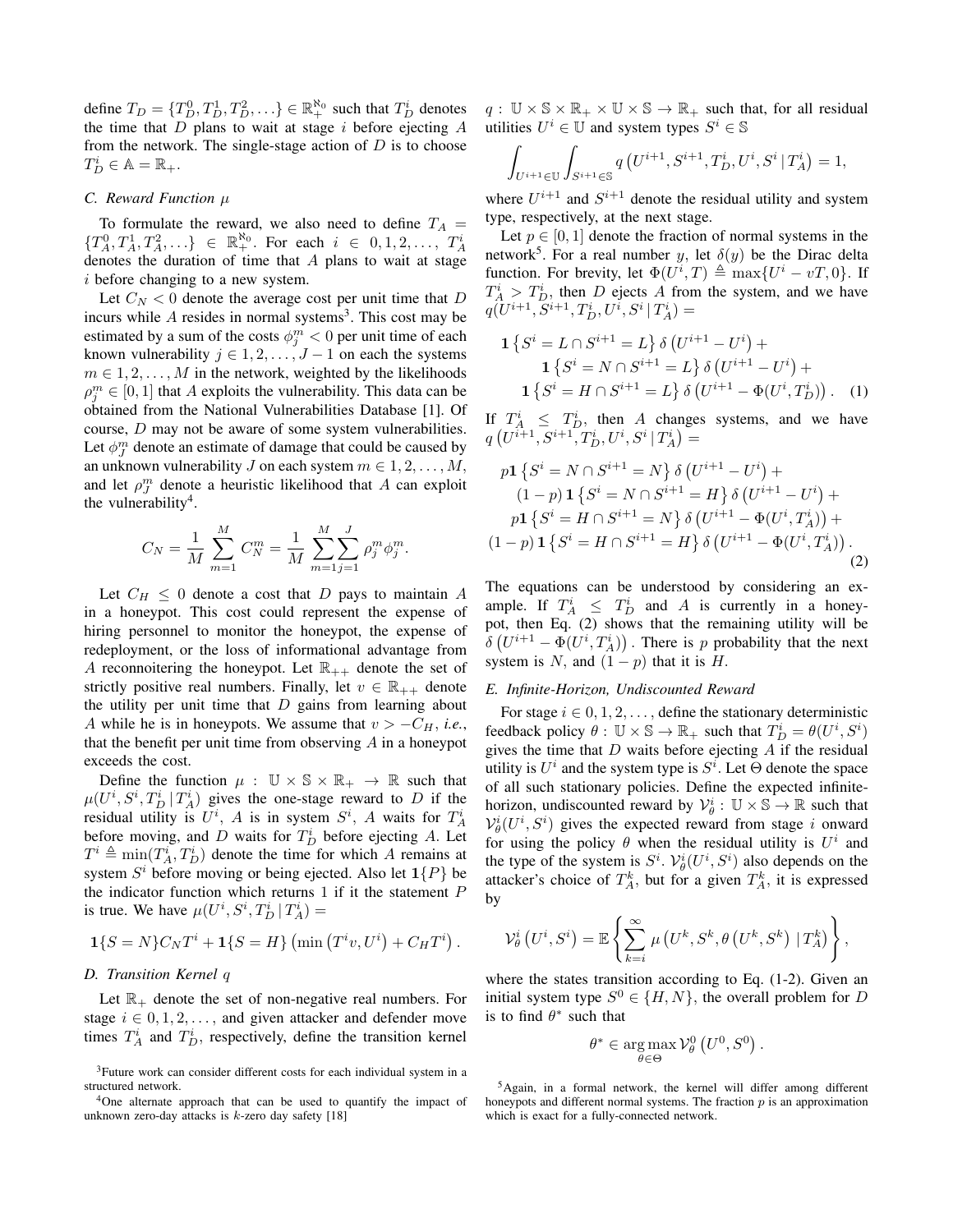The undiscounted utility function demands Proposition 1.

**Proposition 1.**  $\mathcal{V}_{\theta^*}^i(U^i, S^i)$  *is finite.* 

*Proof:* See Appendix A.

It is also convenient to define the *value function* as the reward for the optimal policy:

$$
\mathcal{V}^{i}\left(U^{i},S^{i}\right) \triangleq \mathcal{V}^{i}_{\theta^{*}}\left(U^{i},S^{i}\right) = \max_{\theta \in \Theta} \mathcal{V}^{i}_{\theta}\left(U^{i},S^{i}\right).
$$

The Bellman principle [4] implies that for an optimal stationary policy  $\theta^*$ , and for  $i \in 0, 1, 2, \ldots, \theta^*$   $(U^i, S^i) \in$ 

$$
\arg_{T_D^i \in \mathbb{R}_+} \max_{T_D^i \in \mathbb{R}_+} \mu\left(U^i, S^i, T_D^i | T_A^i\right) + \int_{U^{i+1} \in \mathbb{U}} \int_{S^{i+1} \in \mathbb{S}} \mu_{S^{i+1} \in \mathbb{S}} \nu^{i+1} \left(U^{i+1}, S^{i+1}\right) q(U^{i+1}, S^{i+1}, T_D^i, U^i, S^i | T_A^i).
$$

# III. ANALYSIS AND RESULTS

In this section, we solve for the value function and optimal policy. We start by obtaining the optimal policy in honeypots, and reducing the space of candidates for an optimal policy in normal systems. Then we present the value function and optimal policy separately, although they are derived simultaneously.

### *A. Reduced Action Spaces*

Lemma 1 obtains the optimal waiting time for  $S^i = H$ .

**Lemma 1.** *(Optimal Policy for*  $S^i = H$ *) In honeypots, for any*  $i \in [0, 1, 2, \ldots]$  *and*  $U^i \in \mathbb{U}$ *, the value function is optimized by playing*  $T_D^i = U^i/v$ .

*Proof:* The value of the game is maximized if A passes through only honeypots and  $D$  ejects  $A$  when the residual utility is 0. *D* can achieve this by playing  $T_D^i = U^i/v$  if  $T_A^i > U^i/v$ . On the other hand, if  $T_A^i \leq U^i/v$ , then it is optimal for  $D$  to allow  $A$  to change systems. This is optimal because the value function at stage  $i+1$  is non-negative, since in the worst case  $D$  can eject  $A$  immediately if  $A$  arrives at a normal system.  $D$  can allow  $A$  to change systems by playing any  $T_D^i \geq T_A^i$ , although it is convenient for brevity of notation to choose  $T_D^i = T_A^i$ .

Lemma 2 narrows the optimal waiting times for  $S^i = N$ .

**Lemma 2.** *(Reduced Action Space for*  $S^i = N$ *) In normal systems, for any*  $i \in [0, 1, 2, \ldots]$  *and*  $U^i \in \mathbb{U}$ *, the value* function is optimized by playing either  $T_D^i = 0$  or  $T_D^i = T_A^i$ .

*Proof:* First, note that it is always suboptimal for D to eject A at a time less that  $T_A^i$ . That is, for stage  $i \in$  $[0,1,2,\ldots, \; \mathcal{V}_{\tilde{\theta}}^i(U^i,N) \; < \; \mathcal{V}_{\hat{\theta}}^i(U^i,N) \; \text{ for } \; 0 \; = \; \hat{\theta}(U^i,N) \; < \; 0$  $\tilde{\theta}(U^i, N) < T_A^i$ . Second, note that D receives the same utility for ejecting A at any time greater than or equal to  $T_A^i$ , *i.e.*,  $\mathcal{V}_{\tilde{\theta}}^{i}(U^{i},N) \ = \ \mathcal{V}_{\hat{\theta}}^{i}(U^{i},N) \ \ \text{for} \ \ T^{i}_{A} \ \leq \ \hat{\theta}(U^{i},N) \ \leq \ \tilde{\theta}(U^{i},N).$ Then either 0 or  $T_A^i$  is optimal.

Remark 1 summarizes Lemmas 1-2.

*Remark* 1*.* Lemma 1 obtains the unique optimal waiting time in honeypots. Lemma 2 reduces the candidate set of optimal

waiting times in normal systems to two times:  $T_D^i \in \{0, T_A^i\}.$ These times are equivalent to stopping the Markov chain and allowing it to continue, respectively. Thus, Lemmas 1-2 show that the MDP is an optimal stopping problem.

#### *B. Value Function Structure*

To solve the optimal stopping problem, we must find the value function. We obtain the value function for a constant attacker action, *i.e.*,  $T_A^0 = T_A^1 = \dots \triangleq \overline{T}_A$ . This means that  $V^i \equiv V$ . Define the following notation:

$$
\delta \triangleq \bar{T}_A v, \ \ \delta_1^D \triangleq \bar{T}_A \left( v + C_H \right), \tag{3}
$$

$$
\lambda_N^D \triangleq \frac{-C_N}{1-p}, \ \ \chi_H^D \triangleq \frac{v + C_H}{v}.\tag{4}
$$

Note that  $\delta$  and  $\delta_1^D$  are in units of utility,  $\lambda_N^D$  is in units of utility per second, and  $\chi_H^D$  is unitless.

First,  $V(U^i, L) = 0$  for all  $U^i \in U$ , because no further utility can be earned after D ejects A. Next,  $V(0, S) = 0$  for both  $S \in \{H, N\}$ , because no positive utility can be earned in either type of system.  $V$  can now be solved backwards in  $U^i$  from  $U^i = 0$  to  $U^i = U^0$  using these terminal conditions. Depending on the parameters, it is possible that  $\forall U^i \in \mathbb{U}$ ,  $\theta^*(U^i, N) = 0$  and  $V(U^i, N) = 0$ , *i.e.*, *D* should eject *A* from all normal systems immediately. Lemma 3 describes the structure of the optimal policy outside of this case.

Lemma 3. *(Optimal Policy Structure) Outside of the case* that  $\forall U^i \in \mathbb{U}, \theta^*(U^i, N) = 0$ , there exists a residual utility  $\omega \in \mathbb{U}$  *such that:* 

- for  $U^i < \omega$ ,  $\theta^*(U^i, N) = 0$  and  $\mathcal{V}(U^i, N) = 0$ ,
- for  $U^i > \omega$ ,  $\theta^*(U^i, N) = \overline{T}_A$  and  $\mathcal{V}(U^i, N) > 0$ . *Proof:* See Appendix B.

*Remark* 2*.* Typical intuition dictates that a security professional should immediately eject a detected attacker from normal systems in a network. Lemma 3 shows that this is indeed optimal when  $\omega \ge U^0$ . When  $\omega < U^0$ , however, it is better to allow the attacker to remain. A principle contribution of our work is finding this threshold  $\omega$ .

## *C. Value Function Threshold*

Next, for  $x \in \mathbb{R}$ , define

$$
k[x] \triangleq \begin{cases} \lfloor x/\delta \rfloor, & \text{if } x \ge 0 \\ 0, & \text{if } x < 0 \end{cases}, \tag{5}
$$

where  $|\bullet|$  is the floor function. The floor function is required because  $\mu$  is nonlinear in  $U^i$ . Then Theorem 1 gives  $\omega$  in closed form.

**Theorem 1.** *(Threshold*  $\omega$ ) *Outside of the trivial case, the threshold* ω *of residual utility beyond which* D *should eject* A *is given by*

$$
\omega = \delta \left( k \left[ \omega \right] + \frac{\lambda_N^D}{\left( v + C_H \right) \left( 1 - p \right)^{k[\omega]}} - \frac{1 - \left( 1 - p \right)^{k[\omega]}}{p \left( 1 - p \right)^{k[\omega]}} \right),\,
$$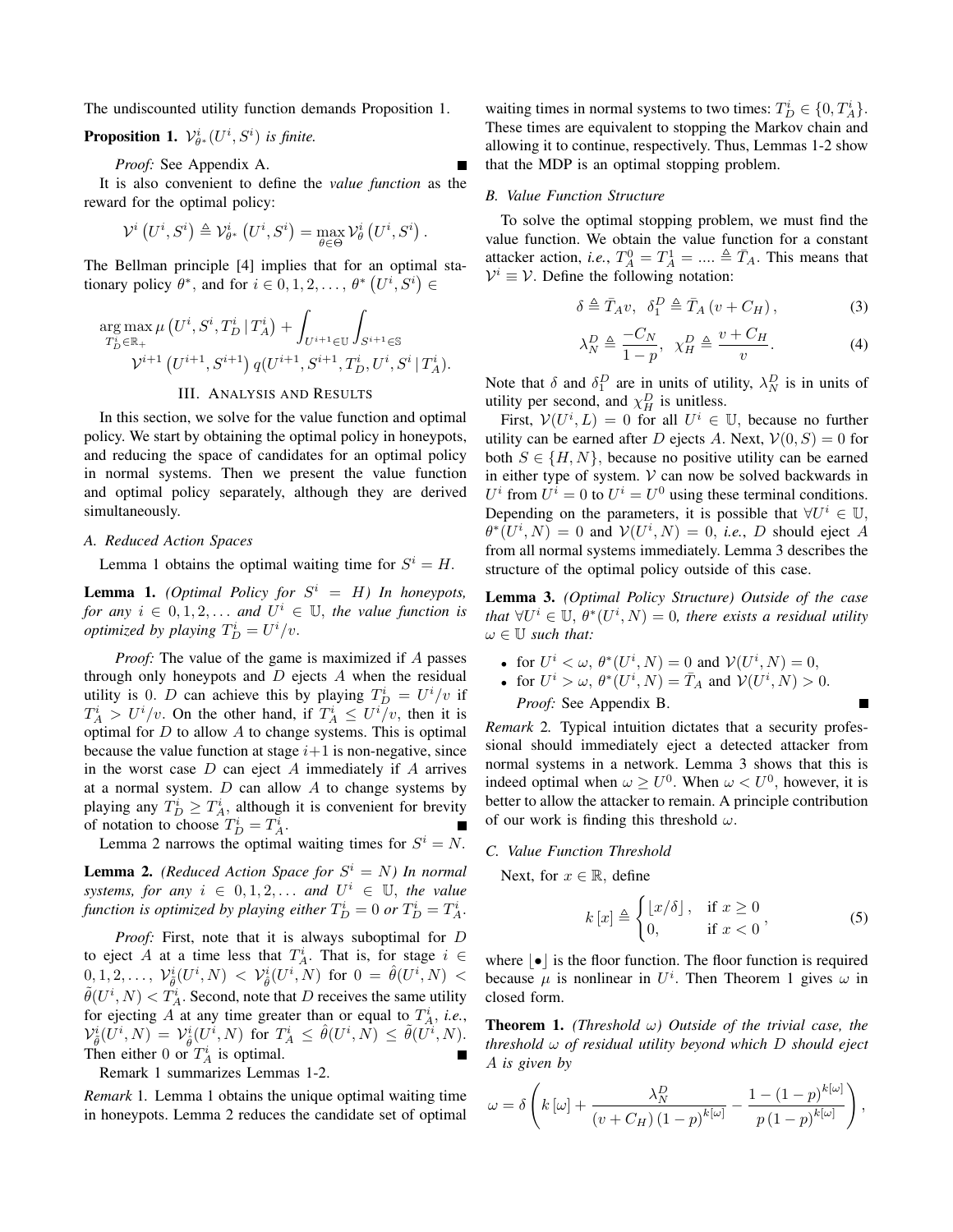

Fig. 3: Value functions with  $p = 0.60$  and  $p = 0.85$ . The top and bottom curves depict  $V(U^i, H)$  and  $V(U^i, N)$ , respectively, as a function of  $U^i$ . The circles plot the analytical  $V(U^i, S)$ ,  $S \in \{H, N\}$  from Theorem 2, and the solid lines verify this using an iterative numerical method.

*where*  $k[\omega]$  *is defined as in Eq. (5), and it can be shown that* 

$$
k\left[\omega\right] = \left\lfloor \log_{1-p} \left(1 + \frac{pC_N}{\left(1-p\right)\left(v + C_H\right)}\right)\right\rfloor,
$$

*if the argument of the logarithm is positive. If not, then the optimal policy is for* D *to eject* A *from normal systems immediately.*

*Proof:* See Appendix C.

Remark 3 gives some intuition about Theorem 1.

*Remark* 3*.* Numerical results suggest that in many cases (such as those in Fig. 3),  $k[\omega] = 0$ . In that case, we have  $\omega = -\delta C_N/((v + C_H)(1 - p))$ . The threshold  $\omega$  increases as the cost for normal systems  $(C_N)$  increases, decreases as the rate at which utility is gained in normal systems  $(v)$ increases, and decreases as the proportion of normal systems (p) increases.

Finally, Theorem 2 summarizes the value function.

Theorem 2. *(Value Function) The value function is given by*

$$
\mathcal{V}(U^i, S^i) = \begin{cases} 0, & \text{if } S^i = L \\ f^D(U^i), & \text{if } S^i = H \\ \{f^D(U^i) - \bar{T}_A \lambda_N^D\}, & \text{if } S^i = N \end{cases},
$$

*where*  $\{\bullet\}_+$  *denotes*  $\max\{\bullet, 0\}$ *, and*  $f^D : \mathbb{U} \to \mathbb{R}_+$  *is* 

$$
f^{D} (U^{i}) \triangleq \chi_{H}^{D} (U^{i} - \delta k[U^{i}]) (1-p)^{k[U^{i}] - k[U^{i} - \omega]} +
$$
  

$$
\frac{\delta_{1}^{D}}{p} (1 - (1-p)^{k[U^{i}] - k[U^{i} - \omega]}) + k[U^{i} - \omega] (\delta_{1}^{D} - p\lambda_{N}^{D} \overline{T}_{A}).
$$

*Proof:* See Appendix B.

Remark 4 discusses the interpretation of Theorem 2.

*Remark* 4. The quantity  $f^D(U^i)$  is the expected reward for future surveillance, while  $\bar{T}_A \lambda_N^D$  is the expected damage that will be caused by A. In normal systems, when  $U^i \leq \omega$ , we have  $f^D(U^i) \leq \overline{T}_A \lambda_N^D$ , and the risk of damage outweighs the reward of future surveillance. Therefore, it is optimal for

D to eject A, and  $V(U^i, N) = 0$ . On the other hand, for  $U^i > \omega$ , it is optimal for D to allow A to remain for  $\bar{T}_A$ before moving, so  $V(U^i, N) > 0$ . Figure 3 gives examples of the value function.

# *D. Optimal Policy Function*

Theorem 3 summarizes the optimal policy.

Theorem 3. *(Defender Optimal Policy)* D *achieves an optimal policy for*  $S^i \in \{H, N\}$  *by playing* 

$$
\theta^* (U^i, S^i) = \begin{cases} U^i/v, & \text{if } S^i = H \\ \bar{T}_A, & \text{if } S^i = N \text{ and } U^i \ge \omega \\ 0, & \text{if } S^i = N \text{ and } U^i < \omega \end{cases}.
$$

*Proof:* See Appendix B.

#### IV. ROBUSTNESS EVALUATION

In this section, we evaluate the robustness of the policy  $\theta^*$ by allowing A to choose the worst-case  $\overline{T}_A$ .

# *A. Equilibrium Concept*

Let us write  $\mathcal{V}_{\theta}(U^i, S^i | \bar{T}_A)$  and  $\theta^*(U^i, S^i, | \bar{T}_A)$  to denote the dependence of the value and optimal policy, respectively, on  $T_A$ . Next, define  $V : \mathbb{R}_+ \to \mathbb{R}$  such that  $V(T_A)$  gives the expected utility to  $D$  over possible types of initial systems for playing  $\theta^*$  as a function of  $\overline{T}_A$ . This is given by

$$
\bar{\mathcal{V}}\left(\bar{T}_A\right) = p\mathcal{V}\left(U^0, N \,|\, \bar{T}_A\right) + (1-p)\mathcal{V}\left(U^0, H \,|\, \bar{T}_A\right). \tag{6}
$$

Definition 1 formulates a *zero-sum Stackelberg equilibrium* [17] in which A chooses  $\overline{T}_A$  to minimize Eq. (6), and D plays the optimal policy given  $T_A$  from Theorem 3.

Definition 1. (Stackelberg Equilibrium) A Stackelberg equilibrium (SE) of the zero-sum attacker-defender game is a strategy pair  $(\bar{T}_A^*, \theta^*)$  such that

$$
\bar{T}_A^* \in \argmin_{\bar{T}_A} \bar{\mathcal{V}}_{\theta^*(U^i, S^i | \bar{T}_A)} (\bar{T}_A),
$$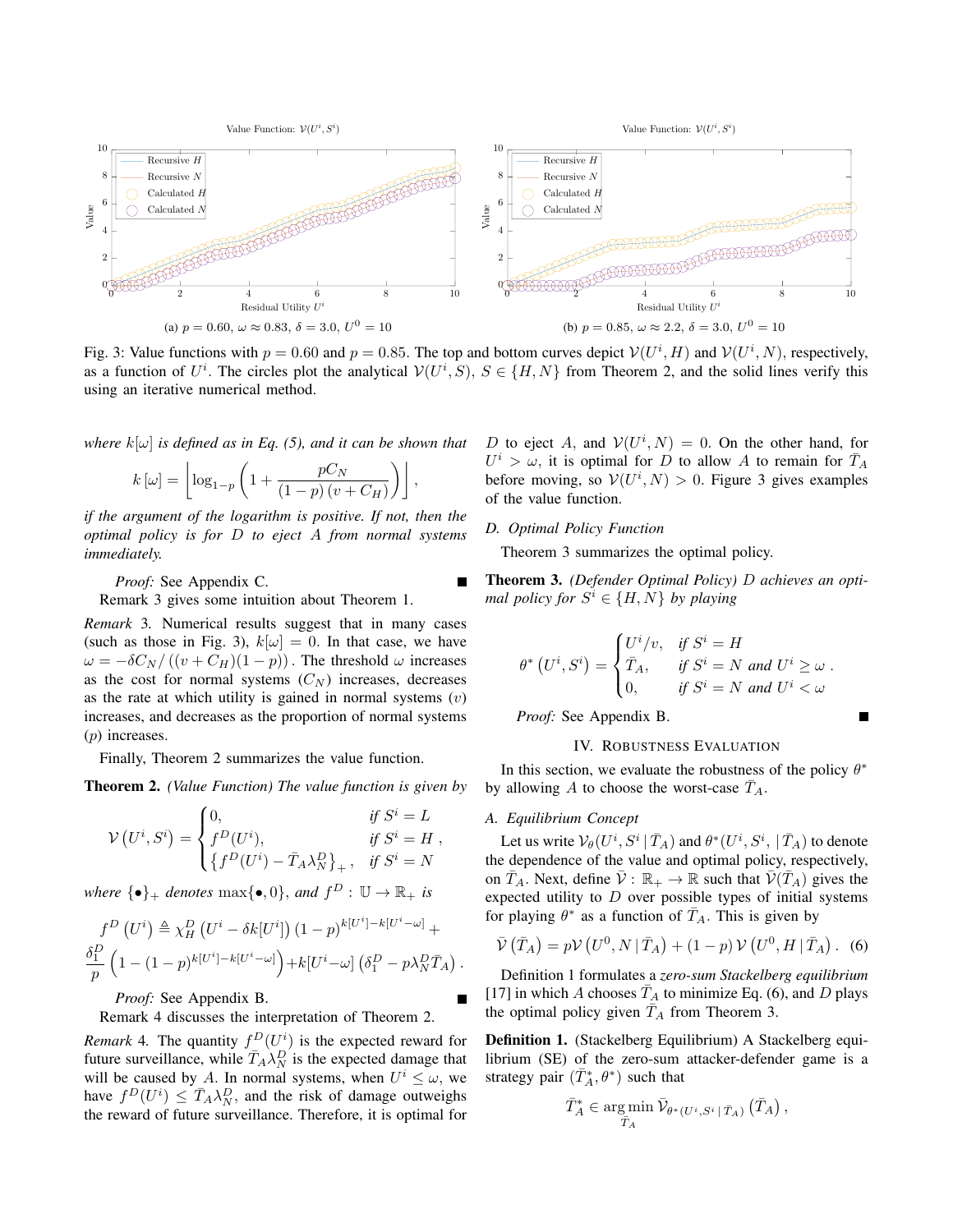

Fig. 4:  $\bar{\mathcal{V}}_{\theta^*}(\bar{T}_A)$  for the case that  $\delta < \omega$ . Here, the worst case value is  $\bar{\mathcal{V}}_{\theta^*}(\bar{T}_A^*) \approx 1.8$ , which occurs as  $\bar{T}_A \to 0$ .



Fig. 5:  $\bar{\mathcal{V}}_{\theta^*}(\bar{T}_A)$  for the case that  $\delta > \omega$ . Here, the worst case value is  $\bar{\mathcal{V}}_{\theta^*}(\bar{T}_{A}^*) \approx 3.0$ , which occurs for  $\bar{T}_A > \omega \approx 30$ .

$$
\begin{aligned} \text{and}\ \forall U^i\in\mathbb{U},\, \forall S^i\in\mathbb{S},\\ \theta^*\left(U^i,S^i\,|\,\bar{T}_A^*\right)\in\argmax_{\theta\in\Theta} \mathcal{V}_\theta\left(U^i,S^i\,|\,\bar{T}_A^*\right). \end{aligned}
$$

Definition 1 considers A as the Stackelberg game leader because our problem models an intelligent defender who reacts to the strategy of an observed attacker.

# *B. Equilibrium Analysis*

 $\bar{\mathcal{V}}_{\theta^*}(\bar{T}_A)$  takes two possible forms, based on the values of  $\delta$  and  $\omega$ . Figure 4 depicts  $\bar{\mathcal{V}}_{\theta^*}(\bar{T}_A)$  for  $\delta < \omega$ , and Fig. 5 depicts  $\bar{V}_{\theta^*}(\bar{T}_A)$  for  $\bar{\delta} > \omega$ . Note that the oscillations are not produced by numerical approximation, but rather by the nonlinear value function<sup>6</sup>. The worst-case  $\overline{T}_A^*$  is as small as possible for  $\delta < \omega$  and is large for  $\delta > \omega$ . Theorem 4 states this result formally.

**Theorem 4.** *(Value as a function of*  $\overline{T}_A$ *) For low*  $\overline{T}_A$  :

$$
\lim_{\bar{T}_A \to 0} \bar{\mathcal{V}}_{\theta^*}(\bar{T}_A) = U^0 \left( 1 + \frac{1}{v} \left( C_H + C_N \frac{p}{1-p} \right) \right). \tag{7}
$$

 $\begin{array}{rcl} \textit{Define} \ \ \bar{T}_{\omega} \ \ \textit{as} \ \ \bar{T}_A \ \ \textit{such that} \ \ U^0 \ = \ \ \omega. \ \ \textit{Then for} \ \ \bar{T}_A \ \geq \end{array}$  $\max\{r,\bar{T}_{\omega}\}\text{, we have}$ 

$$
\bar{\mathcal{V}}_{\theta^*}(\bar{T}_A) = U^0 (1 - p) \frac{v + C_H}{v}.
$$
 (8)

<sup>6</sup>As  $\bar{T}_A$  varies, the number of systems that A can visit before  $U^i < \omega$ changes in a discrete manner. This causes the oscillations.



Fig. 6: The blue nodes and edges illustrate a 20-node network, and the red highlights indicate an example attack trace.

*Proof:* See Appendix D. Remarks 5-6 discuss Theorem 4 and Fig. 4-5.

*Remark* 5*.* The parameters of Fig. 4 and Fig. 5 differ only in  $C_N$ , which has a higher absolute value in Fig. 4. Since  $C_N$ only affects  $\bar{\mathcal{V}}_{\theta^*}(\bar{T}_A)$  as  $\bar{T}_A \to 0$ , the plots are the same for high  $T_A$ .

*Remark* 6*.* The connection between Fig. 4 and Fig. 5 can be visualized by translating the left sides of the curves vertically, while the right sides remain fixed. This gives network designers an intuition of how the worst-case value can be manipulated by changing the parameters of the game.

Finally, Corollary 1 summarizes the worst-case value.

Corollary 1. *(Worst-Case Value) The worst case value*  $\bar{\mathcal{V}}_{\theta^*}(\bar{T}^*_A)$  *is approximated by* 

$$
U^{0} \underset{\bar{T}_A}{\text{min}} \left\{ \left( 1 + \frac{1}{v} \left( C_H + C_N \frac{p}{1-p} \right) \right), (1-p) \frac{v + C_H}{v} \right\}.
$$
  
V. SIMULATION

In this section, we simulate a network which sustains five attacks and implements  $D$ 's optimal policy  $\theta^*$ . Consider the example network depicted in Fig. 1 in Section I. This network has 16 production nodes, including routers, wireless access points, wired admin access, and a database. It also has sensors, actuators, and controllers, which form part of a SCADA system. The network has 4 honeypots (in the top-right of the figure), configured to appear as additional SCADA system components.

Figure 6 depicts a view of the network in MATLAB [9]. The red line indicates an attack path, which enters through the wireless access point at node 1, passes through the honeynet in nodes 11, 18, and 19, and enters the SCADA components in nodes 6 and 7. The transitions are realized randomly.

Figure 7 depicts the cumulative utility of D over time for five simulated attacks. Towards the beginning of the attacks, D gains utility. But after learning nears completion (*i.e.*,  $U^i \approx 0$ ), the losses  $C_N$  from normal systems dominate. The filled boxes in each trace indicate the ejection point dictated by  $\theta^*$ . At these points,  $U^i \leq \omega$ . The ejection points are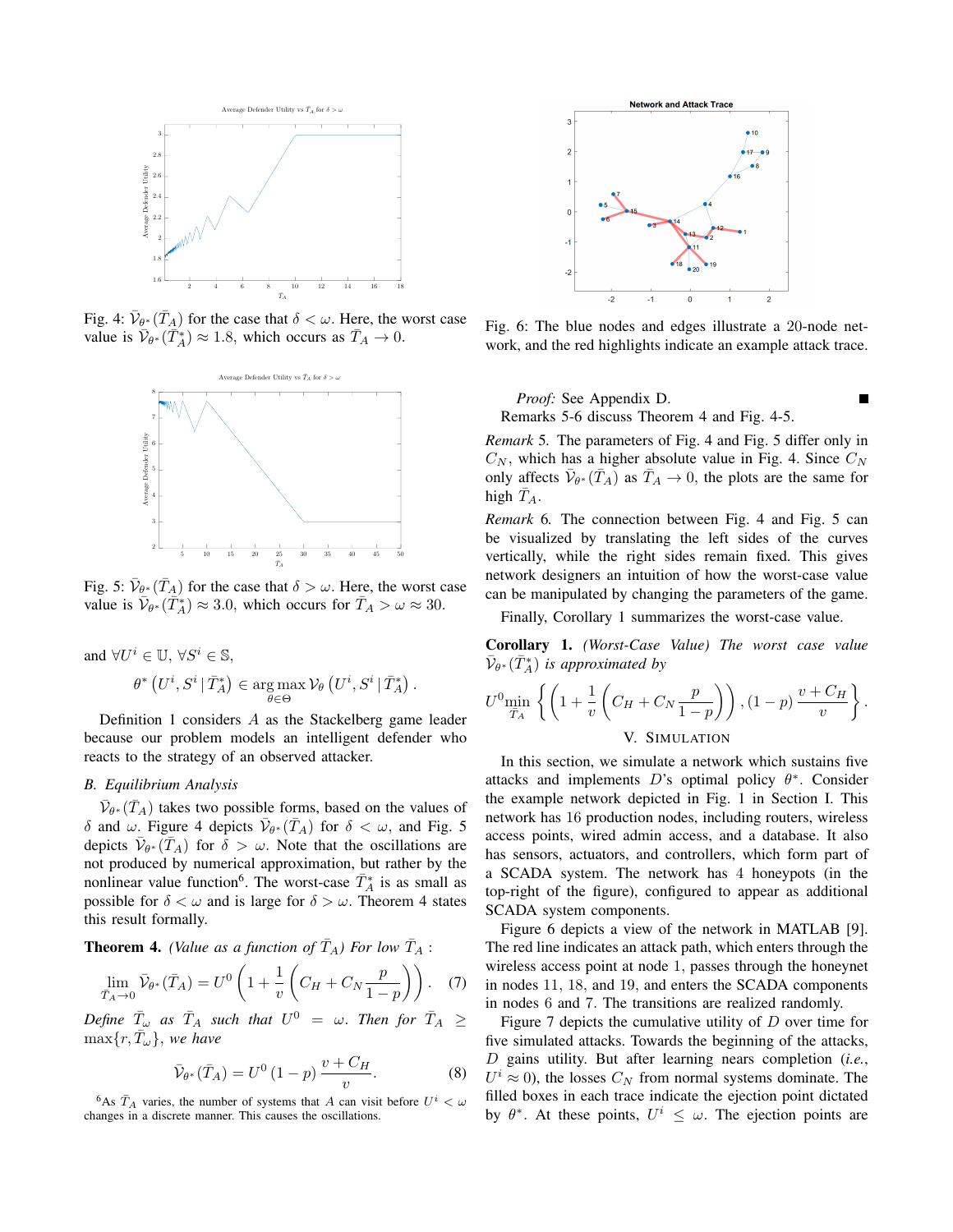

Fig. 7: The curves indicate the cumulative utility gains or losses for five simulated attacks. The solid squares indicate the optimal ejection time according to  $\theta^*$ .

approximately at the maximum utility for traces 1, 3, and 5, and obtain a positive utility in trace 4. Trace 5 involves a long period in which  $S^i = N$ , and D sustains heavy losses. Since the traces are realized randomly,  $\theta^*$  maximizes expected utility rather than realized utility.

#### VI. DISCUSSION OF RESULTS

This paper aimed to assess how long an intelligent network defender that detects an attacker should observe the attacker before ejecting him. We found that the defender should keep the attacker in a honeypot as long as information remains to be learned and in a normal system until a threshold amount of information remains. This threshold is  $\omega$ , at which the benefits of observation exactly balance the risks of information loss. Using this model, network designers can vary parameters (*e.g.*, the number of honeypots and the rate at which they gather information) in order to maximize the value function  $V$ . In particular, we have examined the effect of the attacker move period  $\bar{T}_A$  using a Stackelberg game in which A chooses the worst-case  $T_A$ . Future work can use signaling games to calculate attacker beliefs  $p$  and  $1 - p$  based on defender strategies. Another direction, for distributed sensor-actuator networks, is to quantify the risk  $C_N$  of system compromise using optimal control theory.

# APPENDIX A PROOF OF FINITE EXPECTED VALUE

The maximum value of  $\mathcal{V}_{\theta}^{i}(U^{i}, S^{i})$  is achieved if A only visits honeypots. In this case,  $V^i_{\theta}(U^i, S^i) = (v + C_H)U^0/v$ , so the expected utility is bounded from above. If  $D$  chooses a poor policy (for example,  $\theta(U^i, S^i) = T_A^i$  for all  $U^i \in$ U and  $S^i \in \mathbb{S}$ ), then  $\mathcal{V}_{\theta}^i(U^i, S^i)$  can be unbounded below. On the other hand, D can always guarantee  $\mathcal{V}_{\theta}^{i}(U^{i}, S^{i}) = 0$ (for example, by choosing  $\theta(U^i, S^i) = 0$  for all  $U^i \in \mathbb{U}$ and  $S^i \in \mathbb{S}$ ). Therefore, the value of the *optimal* policy is bounded from below as well as from above.

## APPENDIX B

# DERIVATION OF VALUE FUNCTION AND OPTIMAL POLICY

For  $S^i \in \{H, N\}$ , the value function  $V(U^i, S^i)$  is piecewise-linear in  $U^i$ . The pieces result from different discrete numbers of systems that A visits. Let  $V(U^i, S^i)[a, b]$ denote  $V(U^i, S^i)$  restricted to the domain  $U^i \in [a, b] \subset \mathbb{R}$ . First, we find  $V(U^i, N)$  in terms of  $V(U^i, H)$ . For any nonnegative integer  $k$ , one step of the Bellman equation gives  $\mathcal{V}(U^i, N)[k\delta, (k+1)\delta] =$ 

$$
\left\{C_{N}\bar{T}_{A}+p\mathcal{V}\left(U^{i},N\right)\left[k\delta,\left(k+1\right)\delta\right]\right.\left.\left.+\left(1-p\right)\mathcal{V}\left(U^{i},H\right)\left[k\delta,\left(k+1\right)\delta\right]\right]\right\}_{+},
$$

where  $\{\bullet\}_+$  denotes max $\{\bullet, 0\}$ . D achieves this maximization by continuing the game if the expected value for continuing is positive, and ejecting  $A$  if the expected value is negative.

Rearranging terms and using Eq. (3- 4) gives  $V(U^i, N) [k\delta, (k+1) \delta]$  =<br>  $\{V(U^i, H) [k\delta, (k+1) \delta] - \lambda_N^D \bar{T}_A \}_+$ . Now, we have  $i, N$  [ $k\delta, (k+1)\delta$ ] = defined  $\omega$  as  $U^i \in \mathbb{R}_+$  which makes the argument on the right side equal to zero. This obtains  $V(U^i, N)$   $[k\delta, (k+1)\delta] =$ 

$$
\begin{cases} 0, & \text{if } U^i \le \omega \\ \mathcal{V} (U^i, H) [k\delta, (k+1)\delta] - \lambda_N^D \bar{T}_A, & \text{if } U^i > \omega. \end{cases}
$$

Next, we find  $V(U^i, H)$ . First, consider  $V(U^i, H)[0, \delta]$ . D keeps A in the honeypot until all residual utility is depleted, and then ejects him. Thus  $V(U^i, H)[0, \delta] = U^i \chi_H^D$ . Next, for  $k \in 1, 2, \ldots$ , consider  $V(U^i, H)[k\delta, (k+1)\delta]$ . We have  $\mathcal{V}\left(U^i,H\right)\left[k\delta,\left(k+1\right)\delta\right]=$ 

$$
(v + C_H) \bar{T}_A + p\mathcal{V} (U^i - \delta, N) [(k - 1) \delta, k\delta] + (1 - p) \mathcal{V} (U^i - \delta, H) [(k - 1) \delta, k\delta].
$$

A bit of algebra gives  $V(U^i, H)[k\delta, (k+1)\delta] =$  $\delta_1^D$  $\frac{D}{1}$  +  $(1-p) V (U^i - \delta, H) [(k-1)\delta, k\delta],$  if  $U^i$  $i \leq \omega + \delta$ , and  $\mathcal{V}(U^i, H)[k\delta, (k+1)\delta] =$  $\delta_1^D$  +  $V(U^i - \delta, H)$   $[(k-1)\delta, k\delta]$  -  $p\lambda_N^D \overline{T}_A$ , otherwise. Solving this recursive equation for the case of  $U^i \leq \omega + \delta$ gives  $V(U^i, H)[k\delta, (k+1)\delta] =$ 

$$
\delta_1^D + \delta_1^D (1 - p) + \ldots + \delta_1^D (1 - p)^{k-1} + (1 - p)^k \mathcal{V} (U^i - \delta k, H) [0, \delta]. \quad (9)
$$

Using initial condition  $V(U, H)[0, \delta] = U \chi_H^D$  produces  $f^D(U^i)$  for  $U^i \leq \omega$ . For  $U^i > \omega + \delta$ , consider the integer k<sub>1</sub> such that  $(k - k_1 - 1)\delta \leq \omega < (k - k_1)\delta$ . Then

$$
\mathcal{V}(U^i, H)[k\delta, (k+1)\delta] = k_1 \left(\delta_1^D - p\lambda_N^D \bar{T}_A\right) + \mathcal{V}\left(U^i - k_1\delta, H\right)[(k-k_1-1)\delta, (k-k_1)\delta].
$$

But the last term is simply  $f^D\left(U^i - k_1\delta\right)$ , and  $k_1 =$  $k\left[U^i - \omega\right]$  defined in Eq. (5). Substituting from Eq. (9) gives the entire function  $f^D(\overline{U}^i)$ ,  $U^i \in \mathbb{U}$ .